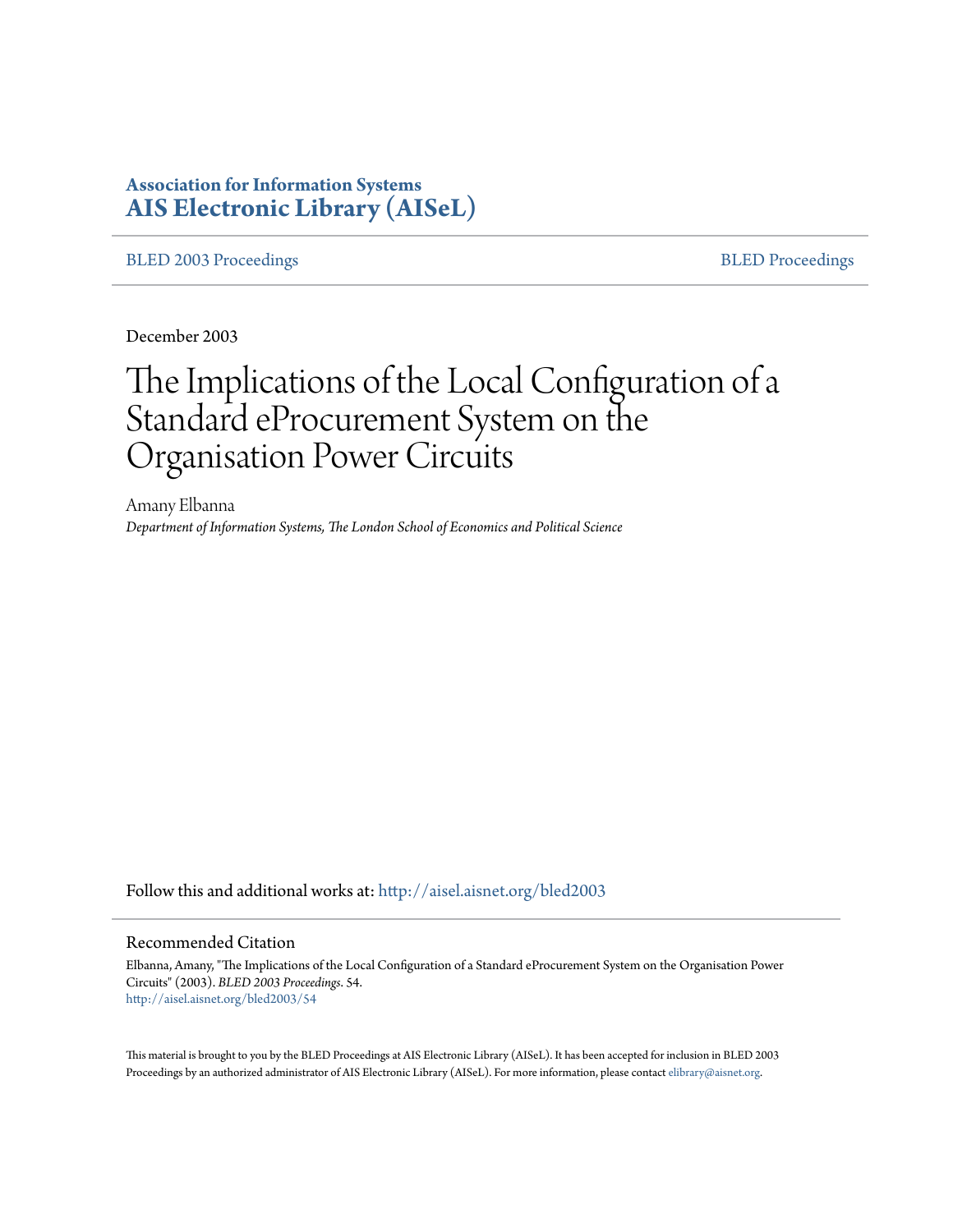## **16th Bled eCommerce Conference**

#### **eTransformation**

Bled, Slovenia, June 9 - 11, 2003

# **The Implications of the Local Configuration of a Standard eProcurement System on the Organisation Power Circuits**

#### **Amany R. Elbanna**

Department of Information Systems, The London School of Economics and Political Science United Kingdom A.R.El-Banna@Lse.ac.uk

#### **Abstract**

*The paper presents a case study of the configuration and use of a standard e-procurement packaged software. It focuses on reviewing the new business processes that the system introduces. It, then, applies the Actor Network Theory's (ANT) notions of associations and power in order to illustrate that the new business processes introduce a new power circuit effect. In so doing, it aims to provide insight into the performing social and technical network that the newly introduced system constructs. The paper then suggests that the system configuration should not only focus on the technical functionality of the system but it should also consider how the system's new business processes would affect the social, organisational, and political architecture of the organisation and its established performing power networks.* 

## **1. Introduction**

Internet based information systems and transactions have recently gained increasing attention. The boom in ERP systems has contributed to its spread, since organisations that implemented or are implementing a back office ERP system would find it appealing to complement it with a front office e-procurement system (Markus et al., 2000). Eprocurement systems are believed to provide organisations with easy access to products and suppliers in addition to a faster and cost efficient process of procurement that used to be lengthy and paper intensive.

E-procurement research has been typically occupied by studying B2B and trying to see the new market relationships introduced by such a system (Lucking-Reiley  $\&$  Spulber, 2000). It focuses more on the transaction costs and how to achieve the optimum economic benefits (Wigand, 1997; Garicano & Kaplan, November, 2000). The social and organisational implications of e-procurement systems have not yet received much attention. Recognising the gap, authors call for the need to explore and understand "the thorny and difficult social and organisational issues" involved in implementing and using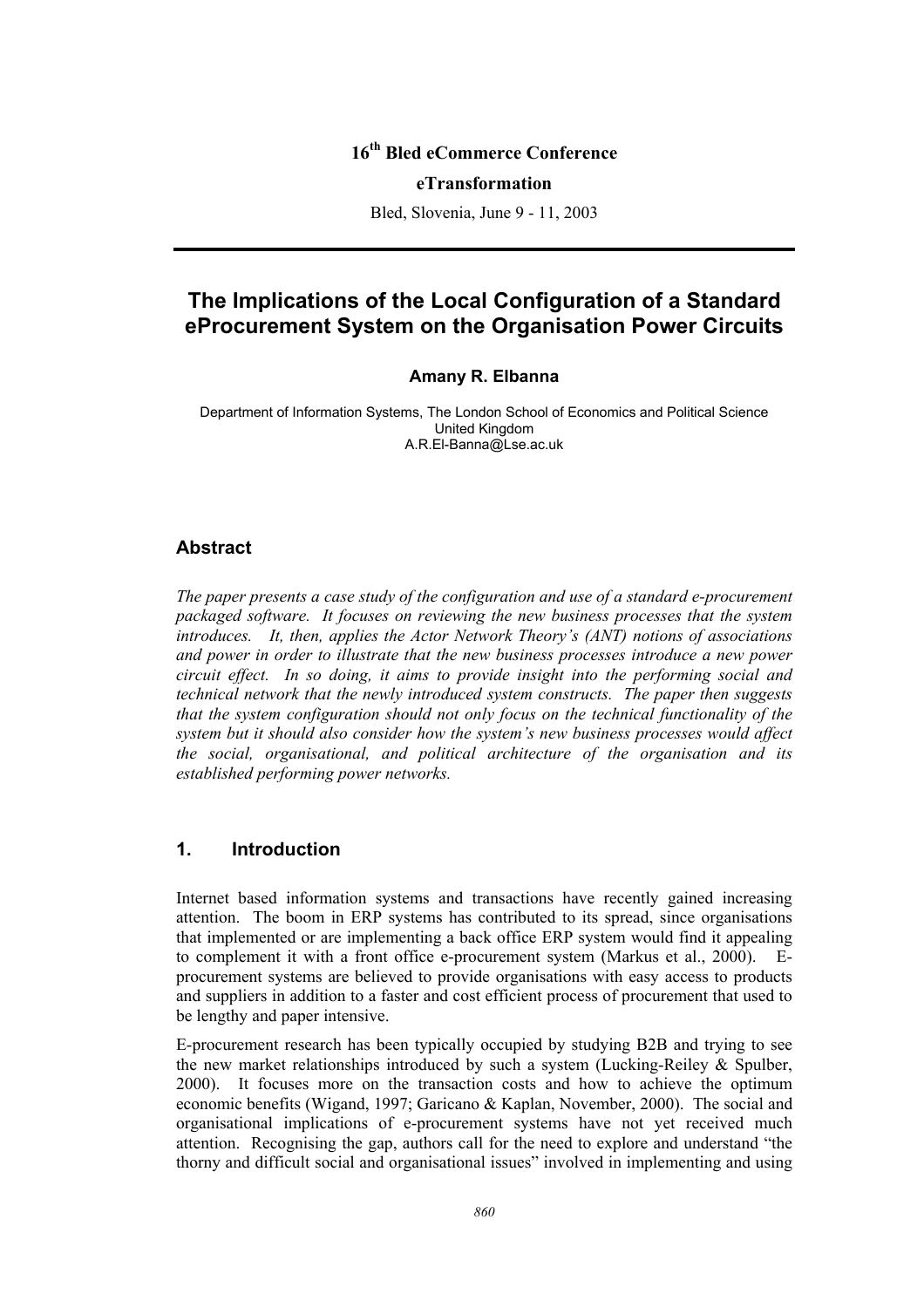such systems (Chong & Liu, 2000). This research responds to such calls and aim to contribute to filling such a gap in e-commerce research.

# **2. Background**

#### *2.1 Social and Organisational Implications*

The inner effect of the e-procurement system on the organisation has rarely received any attention. It is to some extent taken for granted and seen as unproblematic regardless of the sheer amount of research conducted in the information systems field that reveals its implementation and use to be far from straight forward (Markus, 1983; Orlikowski & Gash, 1994; Ciborra, 2000). E-procurement is claimed, arguably, to change the company view of the purchasing process from a transaction functional process to a more strategic one (Segev & Gebauer, 2001). This, in return, suggests "a massive reengineering challenge" for the purchasing processes within the organisation (Roberts, 1998) that has been rarely studied.

Evidence from previous research on IS in general reveals the significant challenge the organisation faces to introduce business processes change (Avgerou, 2000; Ciborra, 2000). Also ERP implementation research recognises the agony of implementing such systems (Allen & Kern, 2001; Davenport, 2000; Holland & Light, 1999; Hanseth & Braa, 1998). The social and organisational aspects of any newly introduced information system stand as one of the main challenges that faces its successful implementation and use (Walsham, 1993; Orlikowski, 1993; Riley & Smith, 1997; Monteiro & Hanseth, 1996). Yet these aspects have only recently caught attention in e-commerce projects. For example, Ash and Burn studied an e-commerce project for personnel management and identified some key success factors (Ash & Burn, 2001). They then asserted that environmental factors and cultural readiness are quite important in guiding such a significant change. In addition, Scacchi recognised the significant changes in the procurement process that e-commerce system could bring and suggested that concepts from BPR and e-commerce should be combined (Scacchi, 2001). He concluded by urging organisations to think of a transition path for participating people and processes.

This paper aims to extend the concern of the social and organisational aspects of eprocurement system and take it further to understand some of the implications that its local configuration could bring to the inner organisational relationships.

#### *2.2 Networks and Power*

The focus of this paper is the notion of power. It is recognised that information systems research, through the use of different frameworks, has addressed the notion of power and politics in systems implementation and how information systems change the distribution and structure of power between different groups (Keen, 1981; Markus, 1983; Kling & Iacono, 1984; Newman & Noble, 1990; Cavaye & Christiansen, 1996). Previous research also explains why some individuals or groups resist the newly introduced systems while other groups enthusiastically support and adopt it (Newman & Sabherwal, 1989). Nevertheless research has rarely focused on the details of how and why a particular configuration of the system and the related business processes trigger changes in the distribution of power within the organisation, which infuse resistance.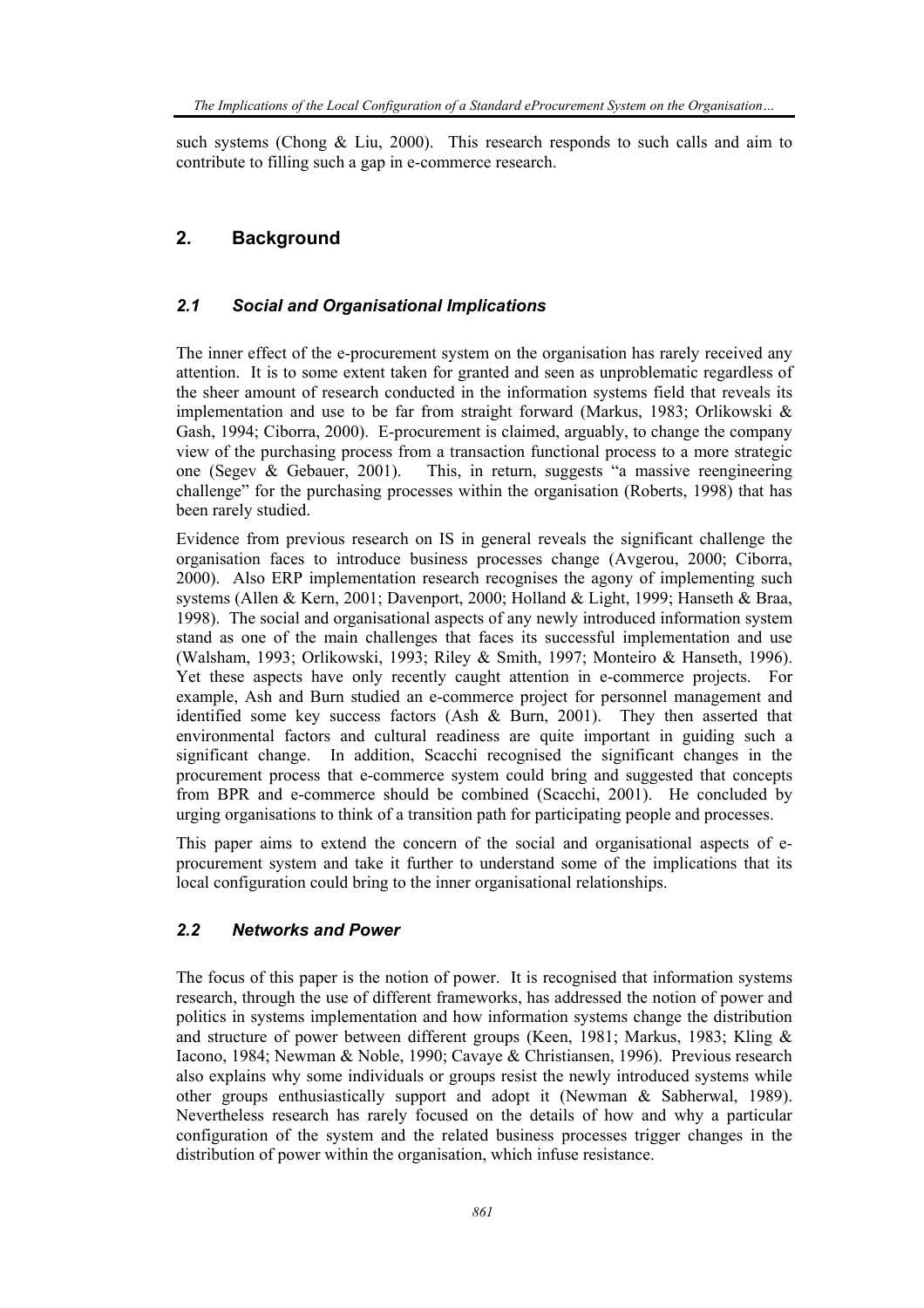This study, through the application of actor network theory's (ANT) distinctive view of power, view business processes as association of managers, employees, information systems (manual or electronic), work practices, and procedures. It argues that these associations hold and restore power and channel it in a certain direction. Thus, the introduction of the e-procurement system, and the accompanied change in the business processes regarding purchasing, changes the associations between people and things and hence channel power in different direction that would not be necessarily welcomed.

To do so, the paper 'zooms into' the organisational work practices and business processes trying to detail how and why this particular system with its local configuration changed the associations between people and things which, in return, upsets the established performing power networks. It also shows how some groups found themselves in a conflict situation between two networks of power, the old one and the newly introduced one. ANT in that sense provides a different and valuable perspective for understanding and revisiting the implications of information systems.

The rest of this paper is organised as follows. The section following the introduction lays the theoretical foundation of the study and explains briefly some of the relevant notions. The second section reviews the research methodology followed by the case study. Responding to Orlikowski and Iacono's appeal to IS researchers to consider the IS in their research (Orlikowski & Iacono, 2001), the case study is divided into three parts; the first presents the implementation story, the second provides a general description of the implemented e-procurement system, and the third reviews the old and the new purchasing business processes. The fourth section provides an interpretation of the case study. The paper, then, concludes and provides some future direction for research.

## **3. Theoretical Underpinning**

Actor network theory has recently gained considerable attention in the IS field as it holds promising potentials for IS research (Walsham, 1997). The theory has developed over time through the cooperative work and discussion of many sociologists all of whom have been associated with the Ecole de Mines de Paris (Law, 1992). Reviewing the theory itself is far from being straightforward (Latour, 1999; Walsham, 1997; Walsham, 2001), as many of its ideas and concepts are passing through constant reconsideration and development from the main gurus (Latour 1999). Yet, many notions of the theory remain unchanged as the core philosophical stance. A detailed account of them is beyond the limited size of this paper. This section briefly reviews some of the notions that are considered relevant for the purposes of this paper.

ANT believes that the social cannot do without the technical. It believes that human beings cannot keep their relationships purely social and that any relationship is a combination of the social and the technical since the technical is basically what holds the social network together and renders it durable (Latour, 1988a; Latour, 1990; Latour, 1991). It treats the social and the technical with an analytical symmetrical sense (for criticism of this stance see (Collins & Yearley, 1992). Hence any performing action is considered to be a result of an association between the social and the technical whereby the association takes the shape of a network. An actor network then is a network of humans and non-humans associated together and performs to produce certain results. For an actor to build its network, it needs to recruit, or in ANT words to 'translate', these actors' interests and align them with its own. A successful translation would lead to the establishment of a stable, irreversible network.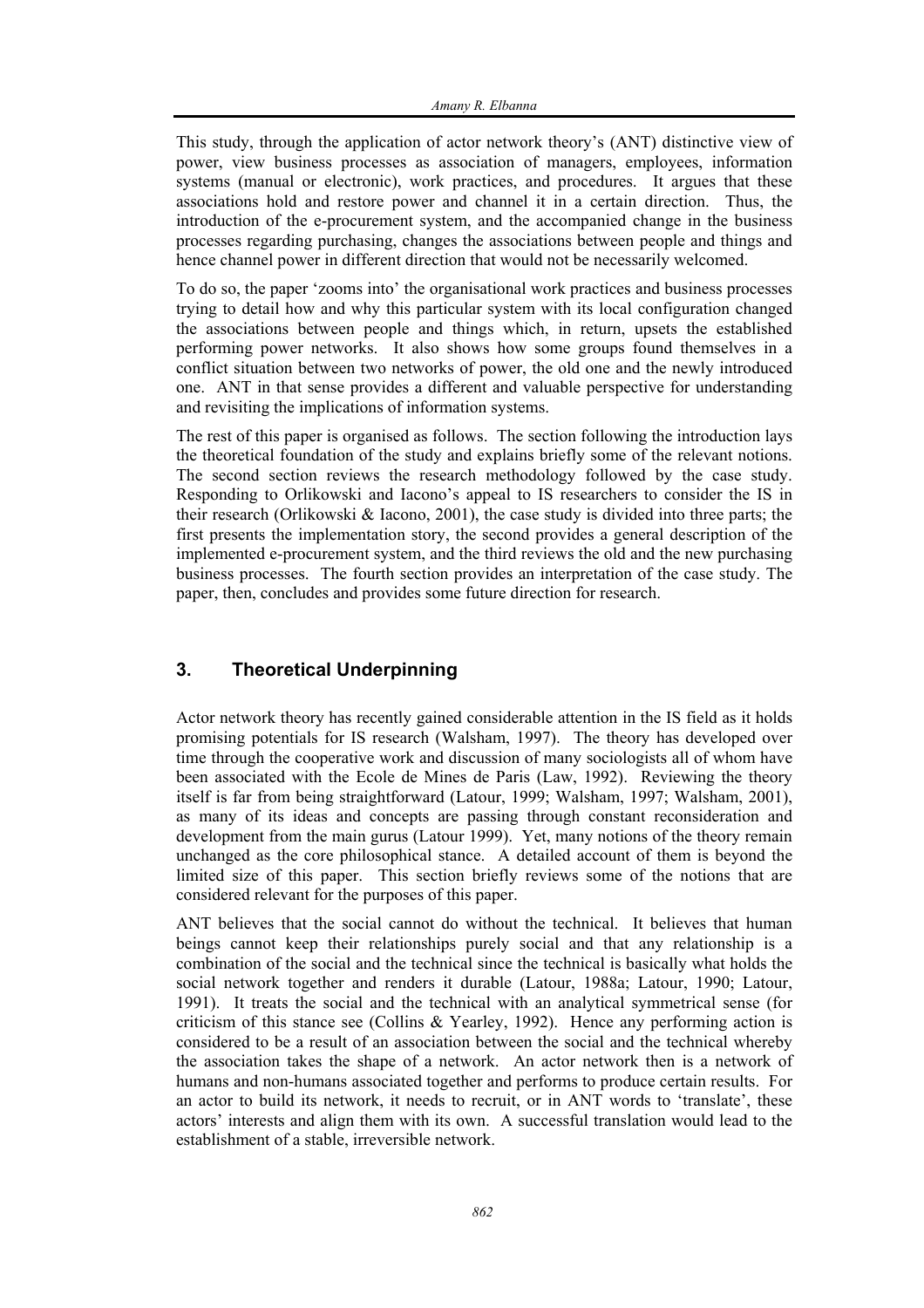The theory also maintains that networks compete with one another and that the one that succeeds is the one that can successfully recruit or "translate" the interests of the others (Latour, 1987). Nevertheless, ANT recognises empty spaces where no particular network dominates or succeed in translating and pulling all the others. In this case a "fluid" space occurs where many networks exist and perform at the same time. As a response, actors constantly keep shifting association from one network to the other following no or a rather quite loose pattern (Mol & Law, 1994). This "fluidity" would continue as long as there is multiplicity of networks. It might converge into one network if one network comes to dominate and successfully translate all the others. Yet there is no necessity for the latter to take place and fluidity might continue.

ANT also holds a distinctive notion of power. It views power as the effect and product of a performing network of associations between actors. It does not see power as being out there for people to practise but as a product of social and technical relations (Law, 1996). Latour explained that power is not some kind of reservoir which people deploy, but only the result of local associations between many and varied agents (Latour, 1986; Latour, 1988b). Accordingly power does not reside with any of the actors but on the network of associations that the actor is involved in. Hence power is developed, stored, and performed through a network or 'chain of association' between the social and the technical (Law, 1991). In this sense it agrees with Foucault's notion that power is exercised and not possessed (Foucault, 1979), and that power is an end result of a complex mesh of relations and not a given a priori.

## **4. Research Methodology**

This research belongs to the qualitative school of research in information systems (Kaplan & Maxwell, 1994). It adopts an interpretive case study approach (Orlikowski & Baroudi, 1991; Walsham, 1995; Klein & Myers, 1998). The case presented here is part of a larger research project that followed the implementation of an ERP system, within which E-procurement was implemented.

The data collection of the original research project took place between February 2001 and February 2002. The main method of data collection, throughout the study, has been participant observation of most of the meetings, configuration sessions, some of the training sessions for ERP and e-procurement systems prior to its going live, and continued attendance at meetings and conducting interviews after going live. This is in addition to documents, newsletter, and project intranet review. The researcher also had free access to all project documents including "the highly restricted" internal ones. She was also copied in most e-mail communications between the project team members. Regarding e-procurement system, after going live the researcher was prohibited from attending some meetings particularly concerning the e-procurement module as people "felt the need to shout at each other in private" (a corporate service centre's manager).

To specifically explore two departments' experience with the e-procurement system, seventeen interviews were conducted with each department's manager, all employees involved in the procurement process including requisitioners and approvers, a member of the core project communication team, three from the corporate service centre (a manager and two senior employees) responsible for processing purchasing orders for these departments, two consultants, a project manager, and two change managers. The organisation did not permit tape recording any of the interviews or project meetings, hence the researcher had to take notes and write down observations during the interview and extend them and add more observations directly after each interview and meeting.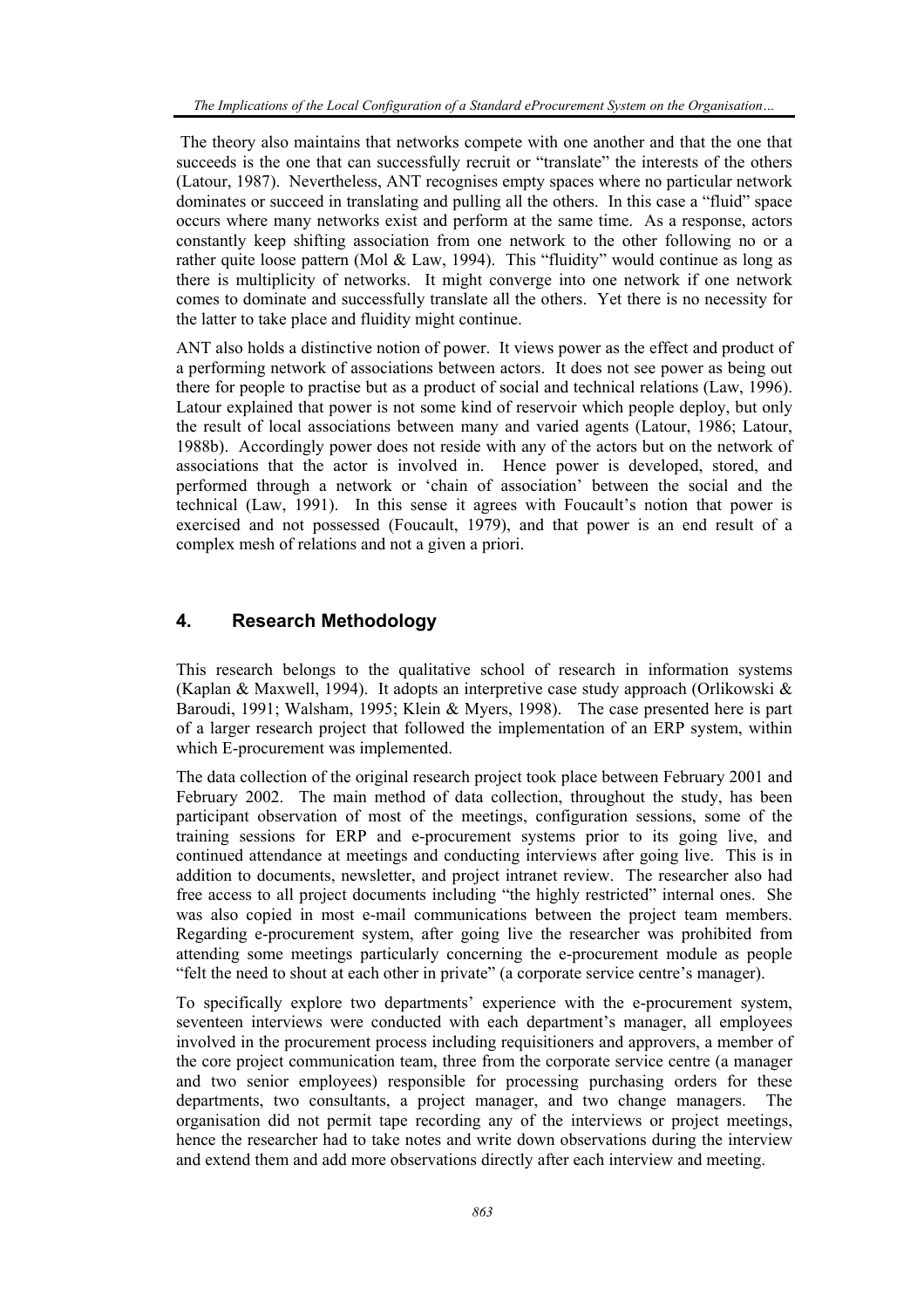## **5. Case Study**

#### *5.1 Implementation under the ERP Umbrella*

Postal International (an anonymous name) is an international postal and courier service provider. In 2000, the organisation initiated a pilot study to explore the feasibility of buying an e-procurement package, followed by a decision to implement an organisation wide e-procurement system. Latter, the project was merged with a wider organisation programme to implement ERP. It was amalgamated to come under the management of the financial module core team following the terminations of other modules of ERP. While ERP implementation was catching attention with a wide awareness of its complexity and the change management required, e-procurement received little attention.

E-procurement configuration went smoothly and quietly as the common theme that permeated all its configuration meetings and was almost a plaque for it is that "it shouldn't be a problem" (several project meetings) and that "it is like buying from the Internet" (consultants, project management, recurring statements in configuration sessions). Because of this the organisation went through its implementation as a straightforward task that would "deliver what it has to". However the training decisions for ERP took a lot of discussion, e-procurement training decision was "simple" (training manager during a project meeting). It was decided that employees would receive webbased training upon being authorised to log on from their desktop computers to a special site of the company intranet to pursue the training course. The common understanding was "every one knows how to buy from the Internet" and that "it is a straight forward system" (project manager, consultants, and recurring statement in most meetings)).

From the initial presentations of the system along with all meetings afterwards, the consultants were focusing on the implementation of ERP and when it came to eprocurement, it was always introduced as "the easiest bit" because it is "like buying from the Internet". The organisation's vague understanding of the system was that "the system has catalogues and you find what you want, then click and buy", and that the whole process is "deadly plain and simple".

To the project team's surprise, the launch of the e-procurement system did not enjoy any success. The management was surprised when the system went live as "no one gets on…" the system (a surprised change manager& laughing department manager). At first the system was avoided completely and procurements were made using the old manual system. Departments continued to use the usual manual processes of procurement regardless of the shared service centre warning of increasing their charges and its continuous complaints to the management. The service centre kept asking the management to enforce the system and "punish" whoever makes a purchase out of the system (a service centre manager in a meeting). They asked the senior management to set "a fine" as "when you park at the wrong slot, you get a ticket so why not when you use the wrong system" (a service centre manager). With many "hot and blowing" meetings with the departments involved, some got finally to put only a fraction of their purchasing orders through the system (a change manager).

The management's consistent push to use the system resulted in a slight improvement where only 30% of procurements were put through the system while the rest continued to follow the old manual procedures. In the departments investigated, some technical complaints were raised during the first two months and even after solving all the technical issues, usage remained low. After six months, only few purchases were set over the system and the majority still set manually "out of the system" (communication manager).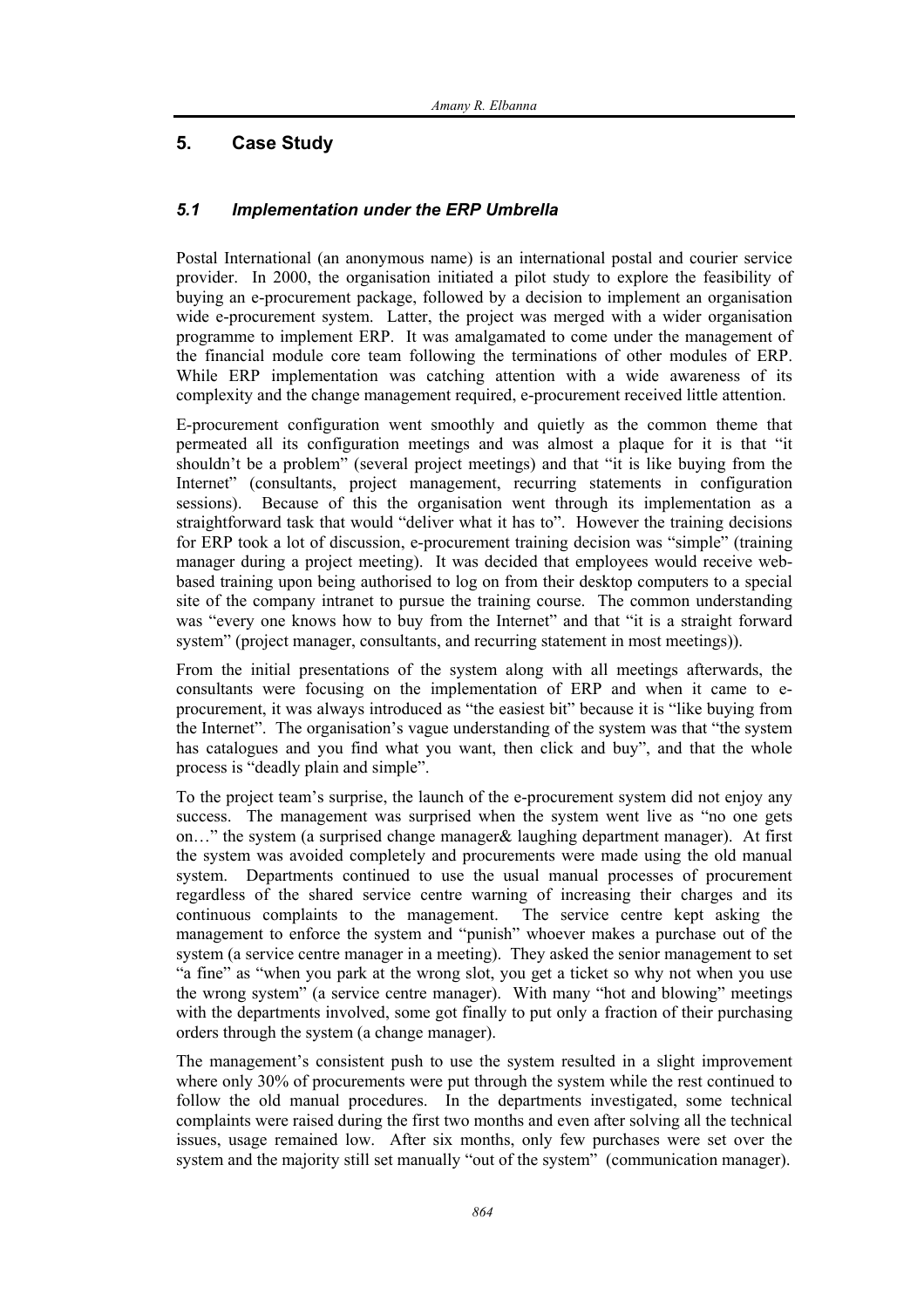What once appeared as a straightforward system that is 'like buying from the Internet' turned out to be a problematic issue, the organisation still trying to "get them to use it" and hoping that over time "they will get used to it".

#### *5.2 System Description*

The system handles the purchase of production materials and supplies for maintenance and repair in addition to services. According to the consultants the system is intended to manage the procurement process rather than only process the transactions. The system is supposed to shift the day-to-day purchasing operations towards the end-users. In general, the system automates and supports purchasing processes and facilitates products and suppliers selection through its on line catalogues. The catalogues present the products and services of organisationally approved suppliers.

The system is believed to facilitate the approval process, purchase orders processing, and reporting concerning the overall purchasing activities, suppliers' reliability, and purchasing trends and patterns. The organisation hopes to get better deals with suppliers, as it would be able to negotiate terms and conditions for all business units, which will give it a stronger negotiating position. The system is linked to an ERP package, used as the back office system, and to the suppliers via the Internet. This latter function could not be fully realised as some of the suppliers are not yet on the system and hence is substituted by printing and faxing. The system has a workflow approval routine via email and provides a tracking and status check function that notifies the users with the receiving date and can be consulted for checking the status of the order.

#### *5.3 The Purchasing Process: the Old and the New*

The old process of purchasing used to be largely a manual process. In principle anyone in the department can fill in a request form. When in need of any material, a member of staff would look in suppliers' paper catalogues for the required item. If she cannot find it in any of the catalogues, or she is not sure about the specifications or the price, then she cannot complete the form. Hence she addresses the manager who, in return rings up any of the suppliers to get more information about the required item. The process then follows of completing a paper form requesting the item and specifying the suppliers among other "boxes to be filled in". This request then goes to the manager for her approval and hence 'signature'. The manager checks and approves the requested item, its price, and the other details. This form would be then faxed to the service centre that is the organisational entity responsible for raising the purchasing orders and following the financial arrangements.

In the *new process* only one person in the department is authorised access to the system that is the person who carries the corporate purchasing card namely, the requisitioner. If any member of the department, including the manager, need to buy something, she needs to submit a request to the requisitioner who would then try to find the required item on the electronic catalogues and place the order in the system. The requisitioner would open the system, looking for the supplier, the item requested, the price and set up the order. If the item requested is under a certain amount of money he is authorised to buy it directly. If it exceeds this amount, he would forward the whole request on line to an approver. The approver is set to serve many departments at once so typically he is, as a department manger expressed it, "someone God knows where" who approves "for my department". The approver sends an e-mail back to the requisitioner stating the acceptance, rejection, or amendments to the purchasing request and sends it through the system to the service centre and the supplier to pursue the purchase cycle.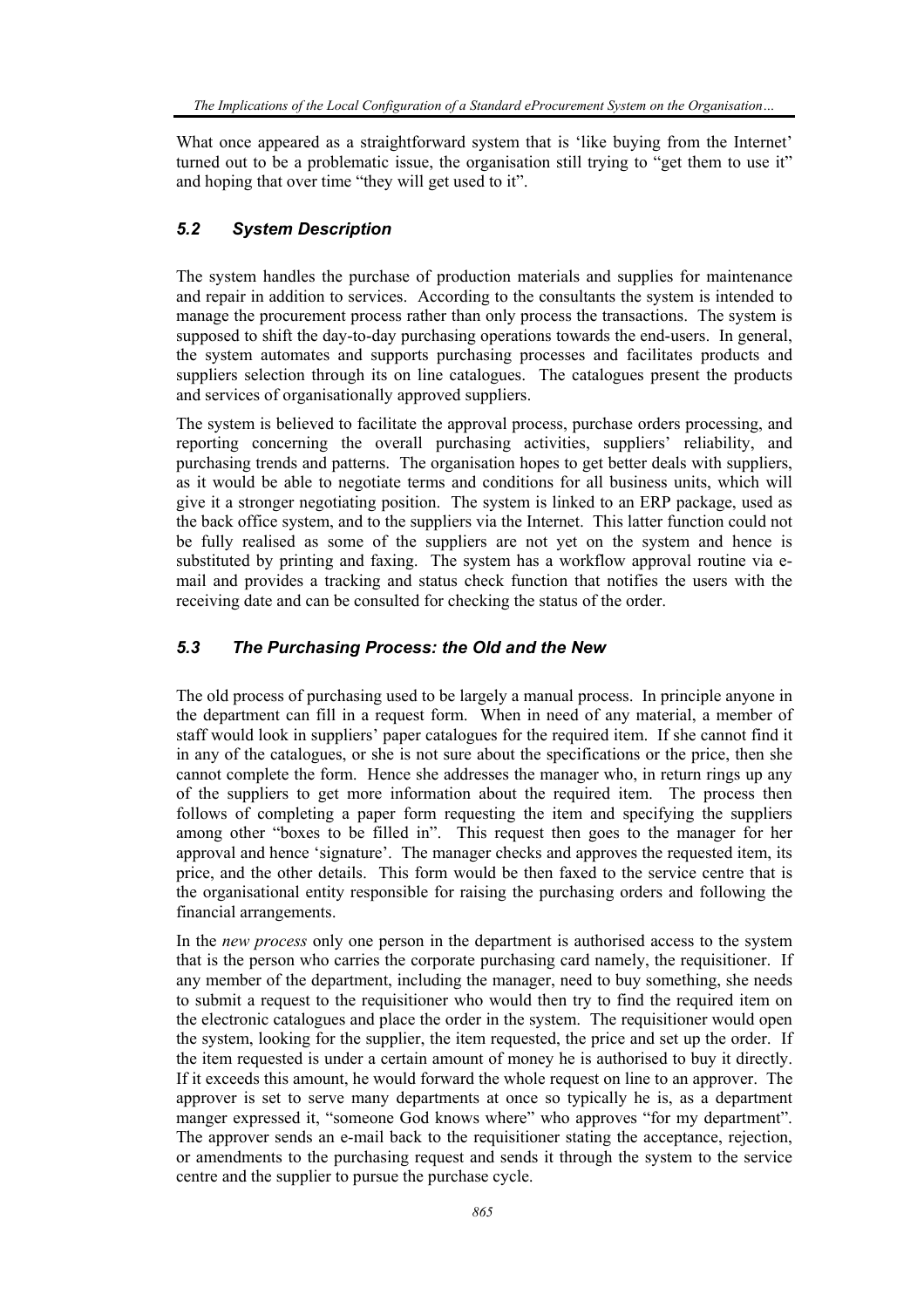## **6. Interpretation**

Being implemented as part of the ERP implementation, the E-procurement system, in contrast to the complexity of ERP, was celebrated as being easy and straightforward, "like buying from the Internet". This notion was significantly challenged when it faced a local well-established stable network, namely the old purchasing business process. For department managers the system is not like buying from the Internet "you don't need approvers to buy from the Internet, do you?" (a manager). For them, it is a more complicated political issue of having external approvals, limited number of requisitioners and no direct relations with either the corporate service centre "to push an order" or the suppliers to make sure that they choose the right product.

## *6.1 Two Networks of Power*

From the previous lengthy description of the e-procurement system and its business processes, two power networks could be identified. **The first** presents the manager's power network represented by the old business processes and work practices. The local associations between managers, their staff, telephone, paper forms, and signage represent the managers' performing network and source of power. The arrangement of the old purchasing business processes and work practices based on manual systems distinctively renders power and control to the managers. For example, the fact that department members fill in purchasing request forms, if in need of any materials, and seek approval from the manager position the manager in the centre of the purchasing network and stresses the powerful status- that is an important part of what constitutes a manager. Moreover, the old business processes and associations allow the manager to have an upper hand where he can follow what every member in his department is doing and also play a focal point of contact in dealing with other departments, for example if any of the staff has any query concerning an order or if the order is late, he would address the manager who in return phones the service centre to follow up. Also if the service centre has a query, their staff would contact the department manager who would address his staff.

The power of the manager concerning the purchasing function lies in the association of staff and things as presented in the old business process. Changing the associations means taking away the power of managers, which is an essential part of what constitutes a manager as the following section reveals.

**The second network** presents the e-procurement system's network of power. The system with its specific configuration and business processes constructs a different network of associations and power. The new associations consist of requisitioners (as the only people from the department who are authorised to access the system), external approvers, on-line catalogues, e-mail messages, and automatic track down of the purchasing order. Thus the performed power is shared between the requisitioners and approvals away from the manager.

The business processes excluded and "prohibited" the manager from setting a purchasing request by himself, which reduces his status within his department, which was not tolerated "*even me* is not allowed to use the bloody system" (a department manager). The manager under the new processes needs to approach the requisitioner, as he is "the only one" who has access to the system, which was considered 'humiliating' for those of managerial status. This arrangement dissolves managers' network regarding purchasing and suggests a different new one where the manager is almost on the periphery. This is sharply in contrast with the old arrangements that allowed a space for the manager to set orders and where all staff approach the manager to approve and follow orders.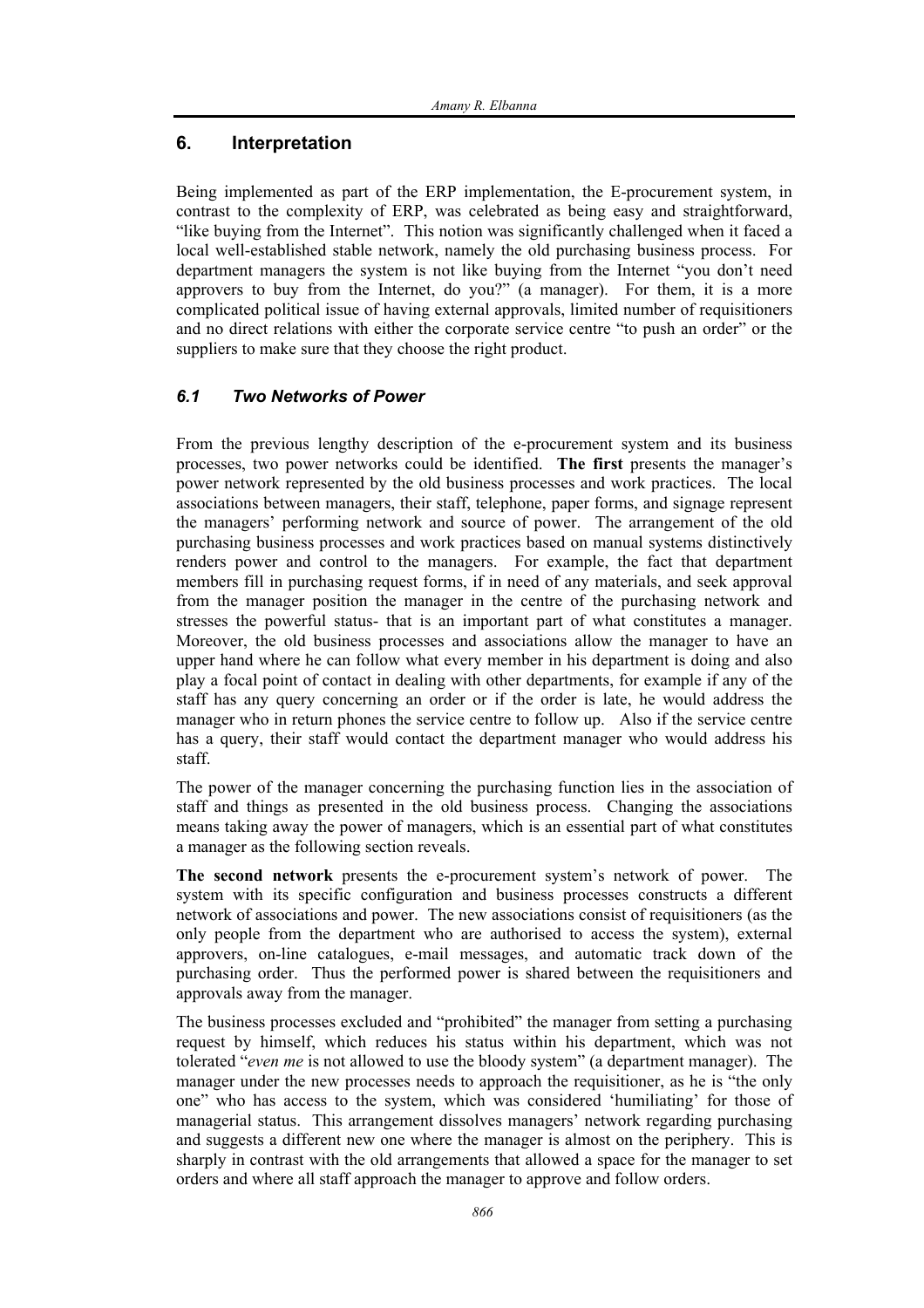The new system changed the whole network setting since only one person is authorised to use the system and process all purchasing requests for all the department including the manager. This sets of associations positioned the requisitioner on a powerful position in their department exceeding their managers. Then, the whole department, including the manager, needs to wait for an external approver who is working in another department. Department staff were annoyed as one expressed "I am not sure how much he knows about our work and what we buy, we sometimes buy unique stuff, not common to the whole organisation" (a member of staff). Also managers "could not see a point of asking [seeking approval] another person", "God knows where to approve for MY DEPARTMENT" as an angry manager shouted. Another department manager also said "I cannot see a reason that we need to contact someone else to buy something for ourselves [department], I am sure that person would welcome approving for his department rather than this, it might be easier for everyone but who listen".

#### *6.2 Fluidity*

The system network and new business processes 'interested' the requisitioners as they gave them a centre stage in their local departmental network since all the staff, including the manager need to approach them. It also interested the approvers who "all of the sudden" can interfere beyond the borders of their departments (an approver). The requisitioners and approvers were, then, happy to join the new network that gives them more power and attention. Yet to be enrolled in such a network, the requisitioners need to leave their older alliances and associations represented in the manager network. Requisitioners are longer required to participate in the manager network as far as purchasing is concerned, on the contrary the manager has to be only on the periphery of the requisitioners' and approvers' networks. The new business processes do not only break the association between the manager, requisitioners, and other department but also get rid of many of the non-human actors such as papers, telephone, paper catalogues that were previously associated with the manager. This vacuum separates the manager's network from its inhabitants and substitutes it with the system network that assumed to mobilise some of the old alliances toward the new associations away from the old one.

However interested, the interested actors could not be mobilised towards the new network since the requisitioners had to keep their relations with the managers network due to the fact that they are physically located and working for these departments and hence should belong to their managers. The requisitioners found themselves in a critical position between two competing actor networks namely, the manager network and the system network. On one hand, the manager network performs in all aspects of the department except purchasing and on the other hand, the system network promises more power effects for them yet cannot support them beyond that. Therefore, they found themselves in fluid space between two networks were they cannot fully belong to any.

In particular, the system did not consider enrolling the managers, which left them to fight back and strive to keep their power and thus their usual allies. The managers started to create counter alliances to weaken the system network and ensure the associations of their own network. They first doubted the system and its operational value in trying to recruit the top management to their network. When they failed and were opposed by management dissatisfaction with not encouraging the requisitioners to use the system, they then seized the fact that the system was slow in the first couple of weeks of going live along with other technical problems that were resolved by the second month of going live, as a tool to interest their employees and keep them in the old network.

Subsequently with the top management pressure to put their purchases through the system, the managers asked to be authorised to log into the system and hence to be part of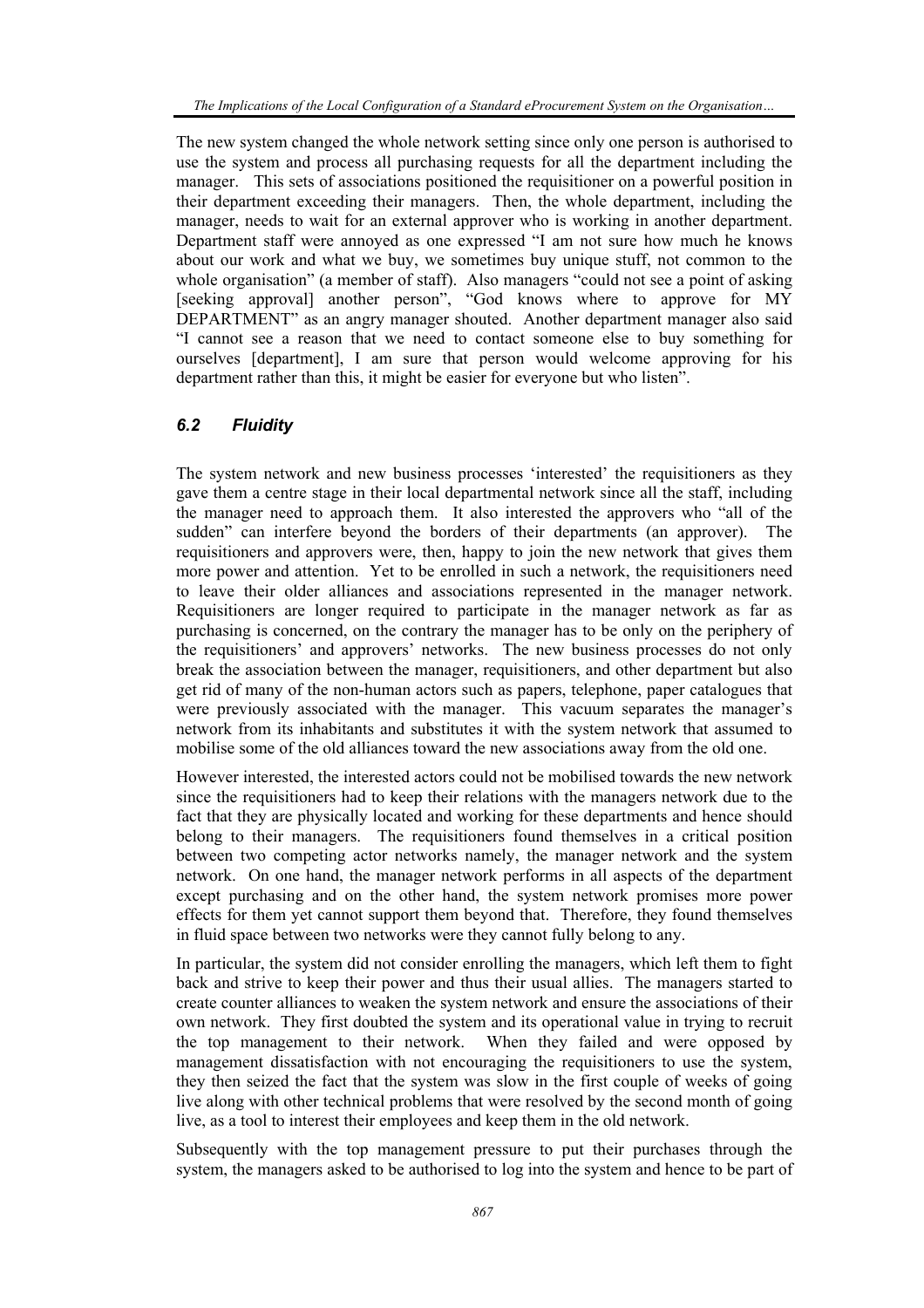the new associations "I asked them [the project team], they send me I don't know how many pages to fill [a lengthy application form] and nothing happened until now" (a frustrated manager). With no organisational response, managers felt the threat and preserved their power through enforcing the old way of working. They strived to keep their associations and continued using the phone to call the service centre and contact the suppliers and also continued to approve orders for their staff ignoring all about the electronic system.

Until the end of the fieldwork, this fluidity continued. The organisation top management kept asserting the importance of using the system yet all the "hot and blowing" meetings seemed not to change the situation much. According to ANT, this fluidity is envisaged to last as long as no network succeeded in dominating the other. Indeed, this is the case with e-procurement system where the old network strives to keep its inhabitants and the new one seems to interest some actors yet cannot effectively mobilise them to join that network and risk leaving all the others. This tension might have been eased if the managers were first recruited to the new network.

# **7. Conclusion and Contributions**

The study of information systems and power shifts within organisations is quite established. This paper contributes to this area by explicitly discussing and detailing the source of power. As discussed in the theory section and shown in the case study, the power of a manager could be seen as a product of associations of materially heterogeneous actors that include employees, forms, money and payment, and signage. Changes in this assembly as shown in the case study would carry the risk of changing the power structure or the "power circuits"(Clegg, 1989). For this reason, managers struggle to re-translate the actors involved and distance as many of them as possible from constructing new associations that in return will have a power effect for others away from the managers. The changes introduced and the following defence of the embedded "circuits of power" (Clegg, 1989) made this e- procurement system with its local configurations and business processes far from the expected straightforward process of "buying from the internet".

The treatment of businesses processes as chains of associations between humans and nonhumans that produce and restore power for certain actors provides an explanation of why "new technology appears suddenly to the user as an ambivalent, threatening "stranger"" (Ciborra, 1999). This insight could be useful in designing and introducing new systems since it shifts the focus from only designing a new business processes involved in systems configuration towards exploring the dynamics and the effect the new business processes could have on the power networks and eventually resistance. Mapping the power networks in the old and the new system could help in practice understanding the direction of the power shift the new system introduces and hence finding ways to address and mobilise actors from the old networks towards the new one.

The paper also reveals that technical arguments and continuous technical complaints -as seen in the case of managers- tend to disguise non-technical interests (Hanseth & Monteiro, 1997). Hence if current technical problems were solved, other problems would be likely to be found to complain about instead. Complaints then, by and large, can serve as a signalled acceptance of the status quo (Week, 2001). Therefore, the "technical subterfuge" that technical people rely on (Brooke & Maguire, 1998) can also exist in the users side to disguise more profound discontent. This suggests that technical complaints ought to be taken seriously and investigated not only from a technical perspective but also from a social and organisational perspective.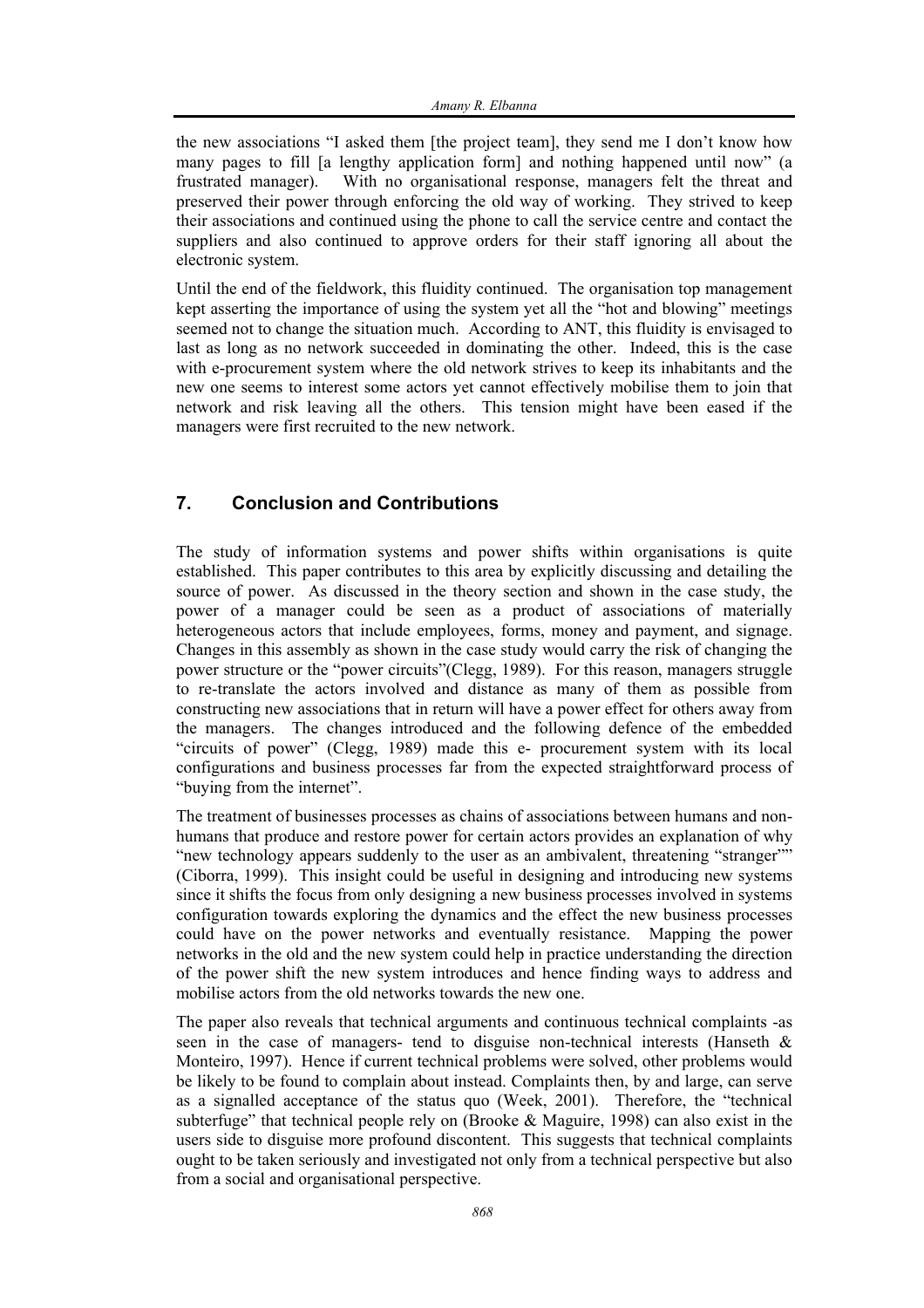Since this paper deals with a certain e-procurement system with its particular configuration and newly designed business processes within a certain organisation, it is recognised that more research in this area is needed to explore other impacts of eprocurement systems' configurations on organisations.

However the notions of power is not new in the IS research and indeed well studied. Yet concerning e-commerce, these notions are undermined by the academics and practitioners focus on the benefits of such systems. The paper serves as a reminder that the capabilities of a standard e-procurement system are dependent on its local implementation and the change in organisational power structure that the latter brings. Local configuration of standard e-procurement systems plays, as in any information system, a crucial role on its use and accordingly the achieved benefits.

Finally, the novel framework presented in the paper would help practitioners to map the power circuits within their organisations and understand the implications of each proposed configuration of the system.

#### **References**

- Allen and Kern (2001) ERP Implementation: Stories of Power, Politics and Resistance. In IFIP Working Group 8.2 Conference on Realigning Research and Practice in Information Systems Development: The Social and Organisational Perspective, Boise, Idaho, USA.
- Ash C. and Burn J. (2001) m-Powering Personnel for e-Business Change. In ACM SIGCPR, pp 65-73, San Diego, CA.
- Avgerou C. (2000) IT and Organizational Change: An institutionalist perspective. Information Technology & People 13(4), 234-262.
- Brooke C. and Maguire S. (1998) Systems Development: a restrictive practice? International Journal of Information Management 18(3), 165-180.
- Cavaye A. and Christiansen J. (1996) Understanding IS Implementation by Estimating Power of Subunits. European Journal of Information Systems 5, 222-232.
- Chong S. and Liu K. (2000) The Social Aspects Neglected in E-Commerce. Ubiquity 1(19).
- Ciborra C.U. (2000) From Control to Drift: The dynamic of corporate information infrastructure. Oxford University Press.
- Ciborra C.U. (1999) Hospitality and IT. In Informatics in the Next Millennium (Ljungberg F., Ed), pp 161-173, Studentlitterature, Lund, Sweden.
- Ciborra C.U. (Ed.) (2000) From Control to Drift: The dynamic of corporate information infrastructure. Oxford University Press.
- Clegg S.R. (1989) Frameworks of Power. Sage, London.
- Collins H.M. and Yearley S. (1992) Epistemological Chicken. In Science as Practice and Culture (Pickering A., Ed), pp 301-326, The Universty of Chicago Press, Chicago.
- Davenport T.H. (2000) Mission Critical: Realizing the promise of enterprise systems. Harvard Business School Press, Boston.
- Foucault M. (1979) Discipline and Punish: The birth of the prison. Penguin, Harmondsworth.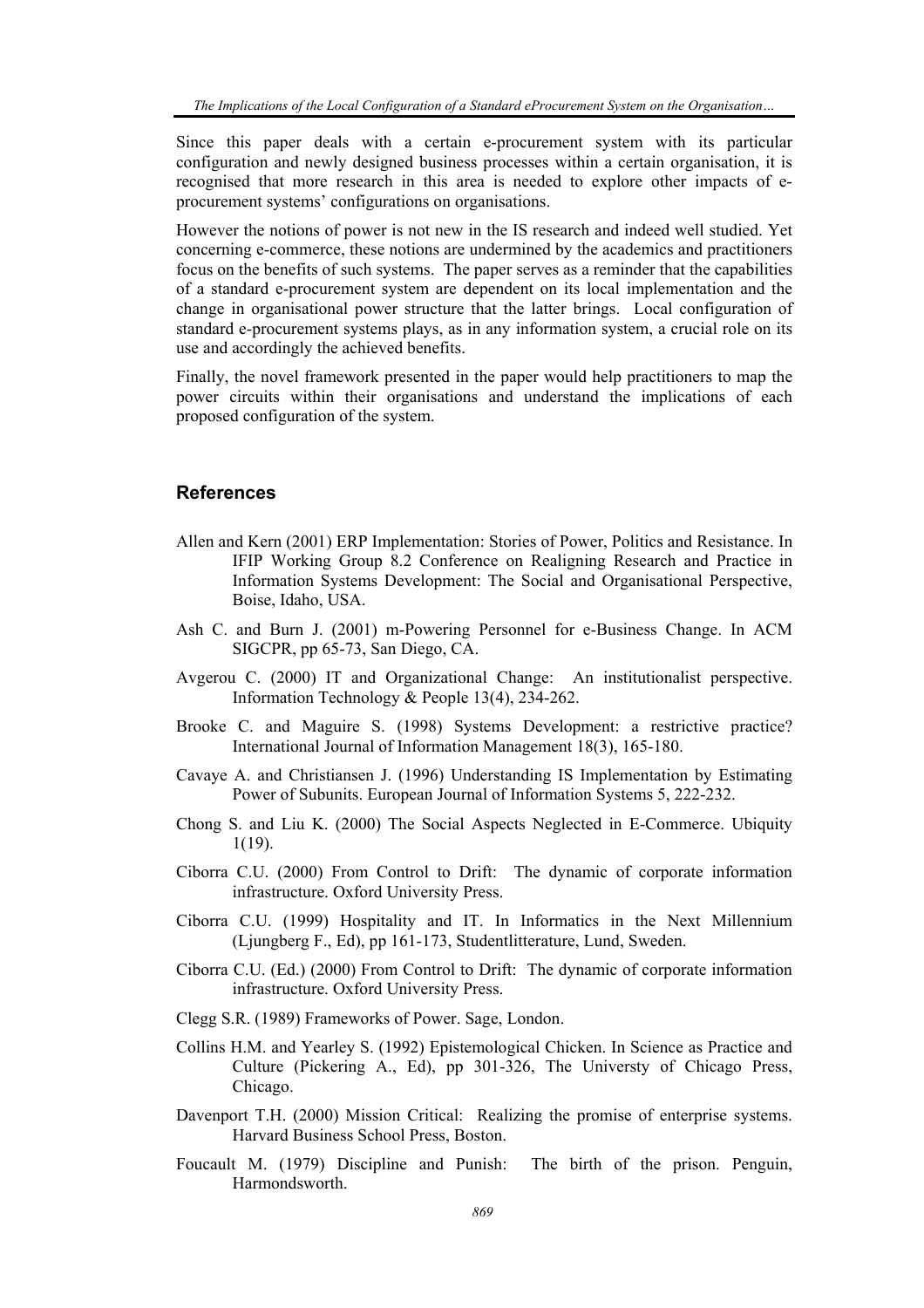- Garicano L. and Kaplan S.N. (November, 2000) The Effects of Business-to Business E-Commerce on Transaction Costs. National Bureau of Economics Research, Cambridge, MA.
- Hanseth O. and Braa K. (1998) Technology as Traitor: emergent SAP infrastructure in a global organization. In ICIS (Hirschheim R., Newman M. and DeGross J.I., Eds), pp 188-196, Helsinki, Finland.
- Hanseth O. and Monteiro E. (1997) Inscribing Behaviour in Information Infrastructure Standards. Accounting, Management and Information Technology 7(4), 183- 211.
- Holland C.P. and Light B. (1999) Global Enterprise Resource Planning Implementation. In 32nd Hawaii International Conference on System Science, pp 1-10, Hawaii.
- Kaplan B. and Maxwell J.A. (1994) Qualitative Research Methods for Evaluating Computer Information Systems. In Evaluating Health Care Information Systems: Methods and Applications (Jay S.J., Ed), pp 45-68, Sage, Thousand Oaks, CA.
- Keen P.G.W. (1981) Information Systems and Organizational Change. Communication of the ACM 24, 24-33.
- Klein H.K. and Myers M.D. (1998) A Set of Principles for Conducting and Evaluating Interpretive Field Studies in Information Systems.
- Kling R. and Iacono S. (1984) The Control of Information Systems Developments After Implementation. Communications of the ACM 27(12), 1218-1226.
- Latour B. (1986) The Powers of Association. In Power, Action and Belief: a new sociology of knowledge (Law J., Ed), pp 264-280, Routledge & Kegan Paul plc.
- Latour B. (1987) Science in Action: How to follow scientists and engineers through society. Harvard University Press, Cambridge, Massachusetts.
- Latour B. (1988a) Mixing Humans and Nonhumans Together: the sociology of a doorcloser. Social Problems 35(3), 298-310.
- Latour B. (1988b) The Pasteurization of France. Harvard University Press.
- Latour B. (1990) Drawing Things Together. In Representation in Scientific Practice (Lynch M. and Woolgar S., Eds), pp 19-68, The MIT Press.
- Latour B. (1991) Technology is Society Made Durable. In Sociology of Monsters: essays on power, technology and domination (Law J., Ed), pp 103-131, Routledge, London.
- Latour B. (1999) Pandora's Hope: Essays on the reality of science studies. Harvard University Press, Cambridge, MA.
- Law J. (1991) Power, Discretion and Strategy. In A Sociology of Monsters: essays on power, technology and domination (Law J., Ed), pp 165-191, Rutledge, London.
- Law J. (1992) Notes on the Theory of the Actor-Network: Ordering, Strategy, and Heterogeneity. Systems Practice 5(4), 379-393.
- Law J. (1996) The Manager and His Power. In Mediaset Convention, Venice.
- Lucking-Reiley D. and Spulber D.F. (2000) Business-to-Business Electronic Commerce. Department of Economics, Vanderbilt University.
- Markus L.M., Petrie D. and Axline S. (2000) Bucking the Trends: What the future may hold for ERP packages. Information Systems Frontiers, 181-193.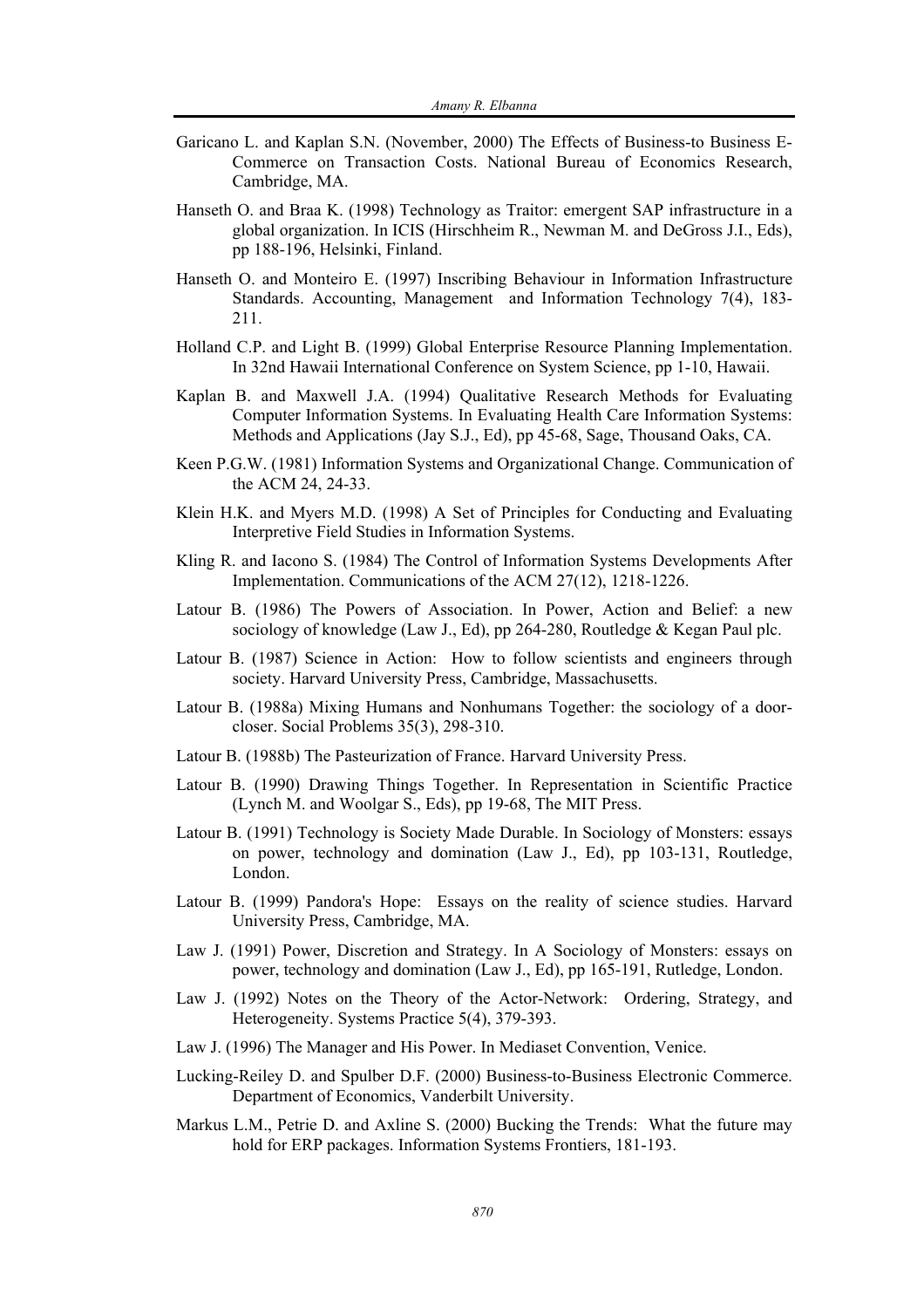- Markus M.L. (1983) Power, Politics and MIS Implementation. Communication of the ACM 26(6), 430-444.
- Mol A. and Law J. (1994) Regions, Networks and Fluids: Anaemia and social topology. Social Studies of Science 24, 641-671.
- Monteiro E. and Hanseth O. (1996) Social Shaping of Information Infrastructure: On being specific about the technology. In Information Technology and Changes in Organizational Work (Orlikowski W.J., Walsham G., Jones M.R. and I. D.J., Eds), pp 325-343, Chapman and Hall, London.
- Newman M. and Noble F. (1990) User Involvement as an Interaction Process: A case study. Information Systems Research 1, 89-113.
- Newman M. and Sabherwal R. (1989) A Process Model for the Control of Information System Development Projects. In International Conference on Information Systems (DeGross J., Ed), pp 185-197, Minneapolis.
- Orlikowski W.J. (1993) CASE Tools as Organizational Change: Investigating Incremental and Radical Changes in Systems Development. MIS Quarterly 17(3), 309-340.
- Orlikowski W.J. and Baroudi J.J. (1991) Studying Information Technology in Organizations: Research Approaches and Assumptions. Information Systems Research 2(1), 1-28.
- Orlikowski W.J. and Gash B.C. (1994) Technological Frames: Making sense of information technology in organizations. ACM Transactions on Information Systems 12(2), 174-207.
- Orlikowski W.J. and Iacono C.S. (2001) Research Commentary: Desperately seeking the "IT" in IT research-- A call to theorizing the IT artifact. Information Systems Research 12(2), 121-134.
- Riley L. and Smith G. (1997) Developing and Implementing IS: a case study analysis in social services. Journal of Information Technology 12, 305-321.
- Roberts B. (1998) Companies See Web Reengineering Procurement Practices. Web Week.
- Scacchi W. (2001) Redesigning Contracted Service Procurement for Internet-Based Electronic Commerce. Information Technology and Management 2, 313-334.
- Segev A. and Gebauer J. (2001) B2B Procurement and Marketplace Transformation. Information Technology and Management 2, 241-260.
- Walsham G. (1993) Interpreting Information Systems in Organizations. John Wiley & Sons.
- Walsham G. (1995) The Emergence of Interpretivism in IS Research. Information Systems Research 6(4), 376-394.
- Walsham G. (1997) Actor-Network Theory and IS Research: Current status and future prospects. In Information Systems and Qualitative Research (DeGross J.I., Ed), pp 467-480, Chapman and Hall, London.
- Walsham G. (2001) Making a World of Difference: IT in a Global Context. John Wiley & Sons, Ltd.
- Week J.R. (2001) Information Technology in a Culture of Complaint: Derogation, deprecation, and the appropriation of organizational transformation. In Information Technology and Organisational Transformation: History, rhetoric and practice. (Maanen J.V., Ed), Sage.